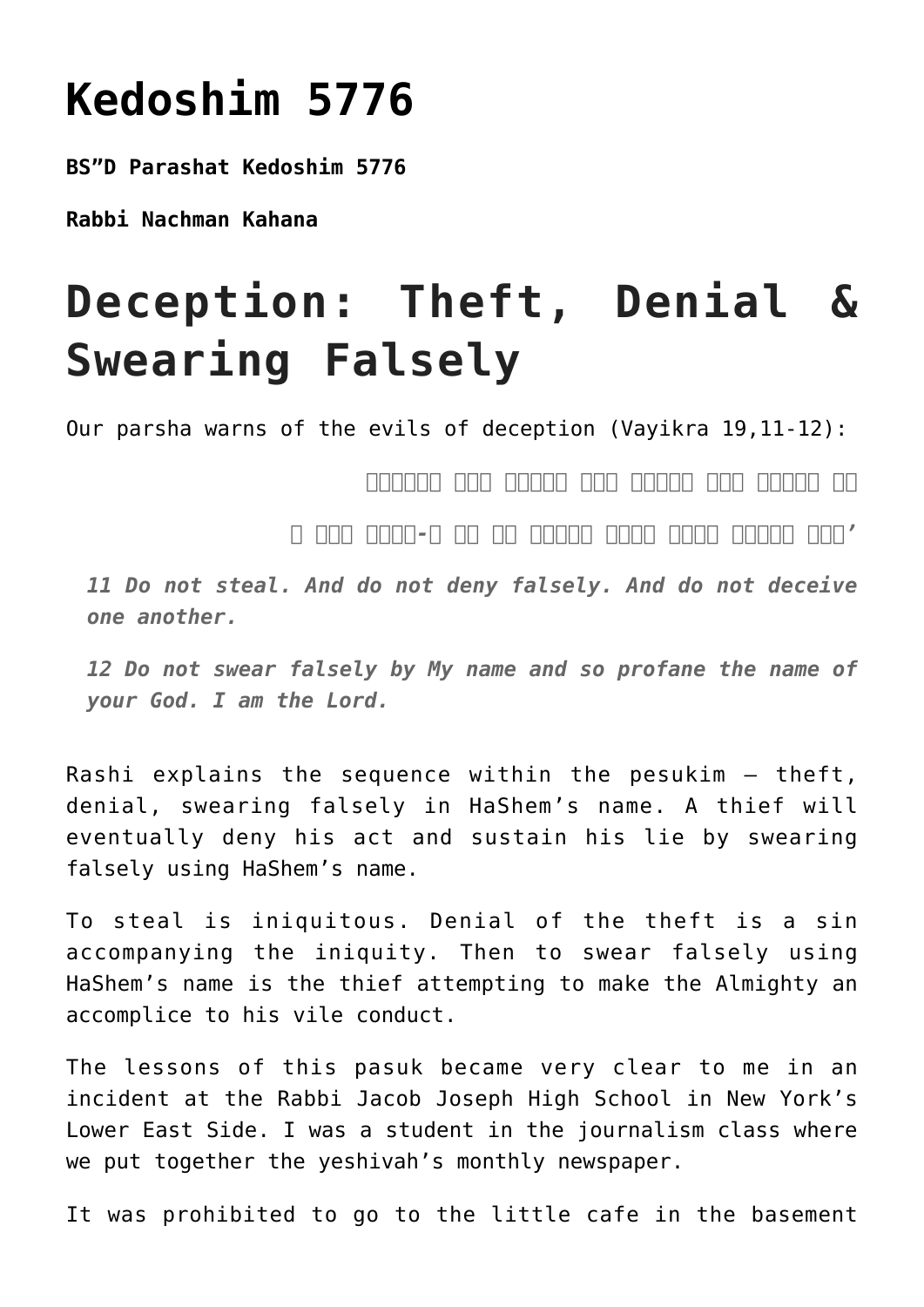during class time. I was once caught there by the assistant principal who was the yeshivah's disciplinarian. When he asked what I was doing there, I blurted out, "We're not doing anything now in the class." He brought me back to the classroom and told Mr. Brown, the teacher, what I said and then left the room.

While all my friends were waiting for the hatchet to come down, Mr. Brown looked straight at me and in a soft-butdetermined voice delivered a lesson I would take with me my whole life – "Kahana. Don't pass the buck". Mr. Brown was saying that when I was caught, the right thing would have been to admit and accept the blame and punishment like a man.

In our parsha, the pasuk tells of a thief who was apprehended, and when brought before the court denied the theft. This would have been bad enough, but this criminal tried to cover up the crime by standing behind the safety net of HaShem by swearing falsely while evoking the holy name of HaShem. He had done the unforgivable; because by evoking the Holy Name, he sought to make HaShem his accomplice to the crime. I can hear the wise words of my teacher Mr. Brown about not passing the buck.

To stay away from Eretz Yisrael at this extraordinary and unprecedented time in our people's history is a sin. Those religious leaders in the galut who repress the natural desire of observant Jews to return home, use the holy Torah and distort, deform and deliberately fabricate its Godly intentions in the justification of that sin. This is intellectually and religiously heinous.

However, to use the Mashiach as the opiate to suppress one's inherent religious-national compulsions is traitorous to all the dreams, aspirations and prayers of millions of Jews over the last 2000 years.

Their call rings out from all the batei knesset and batei midrash in the galut, "Wait for the Mashiach. He will be God's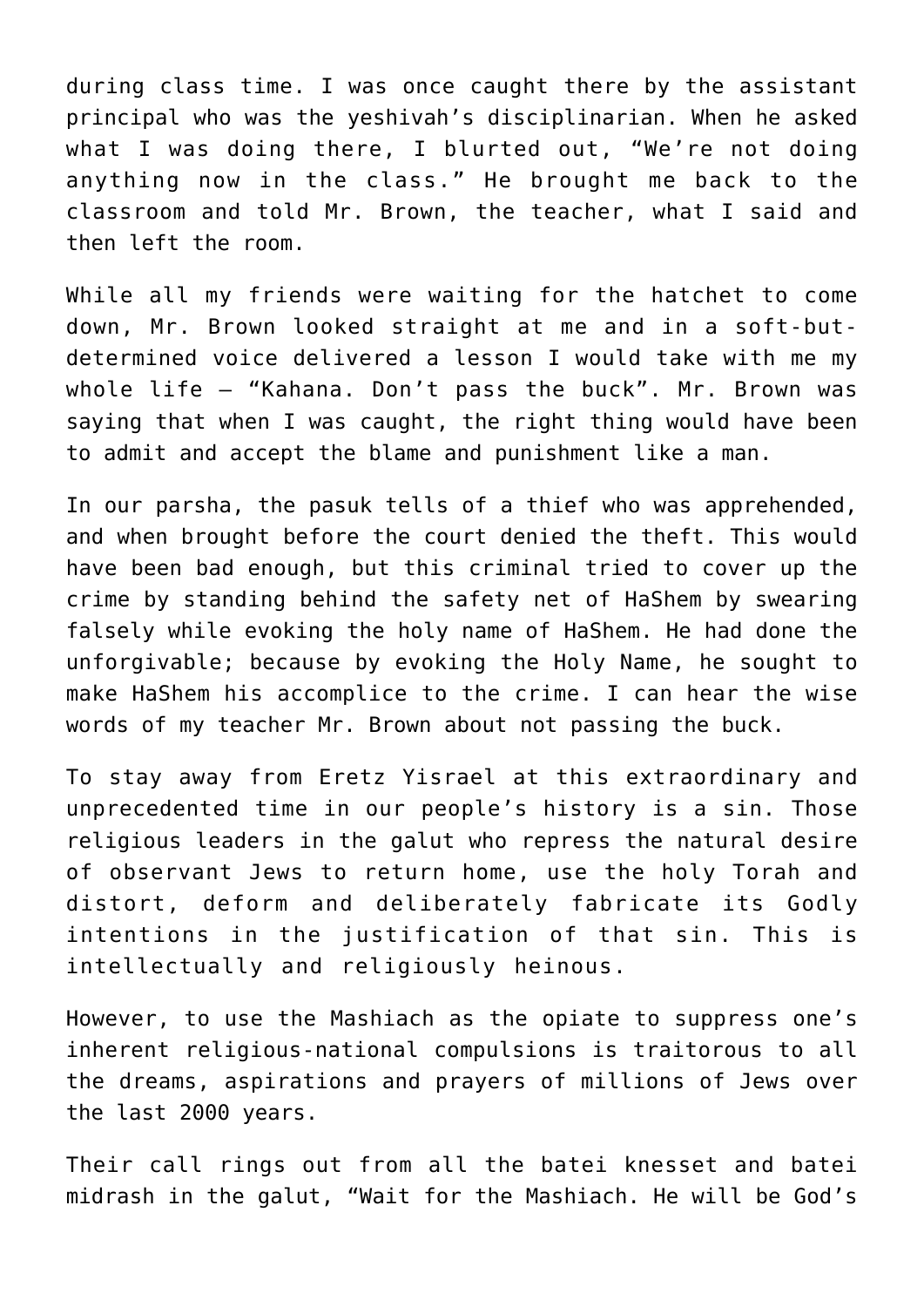messenger to bring us home. In the meantime, it is sinful to initiate any act designed for self-emancipation from the galut".

Those religious leaders in the galut live and propagate a lie while seeking to substantiate it through the truths of the Torah.

We in Eretz Yisrael are experiencing an inverse situation. Most of our political leaders are living God's truth but support and sustain it through secular Zionism. It was a mighty force brought to the world in order to create the political entity of Medinat Yisrael, but its thunder is gone. The values of today's democratic Western society espousing one vote for every person – Jew and Gentile, equality before the law for all people, freedom not to believe in God, moral relativity and liberal sanction of all types of perversity – are not suited for HaShem's chosen nation.

The religious, moral and historical basis of our claim to the Holy Land and our continued presence here are the Torah and HaShem's promise that His Holy Land shall be the possession of His chosen people – the Jewish nation's private fiefdom forever.

So it appears that we in the Holy Land have a plus and a minus, matching the plus and minus of the Jews in the galut.

However, this is false as one can learn from an anecdote from the life of Winston Churchill. Once when appearing drunk in Parliament, a female MP remarked, "Mr. Prime Minister, you are drunk!" to which Churchill replied, "And you Madam are ugly… tomorrow I shall be sober."

Of our two societies, we in Eretz Yisrael are temporarily drunk with Western values, whereas most of the thoughts and deeds of religious leaders in the galut are ugly.

Tomorrow, we in Eretz Yisrael shall be Jewishly sober.